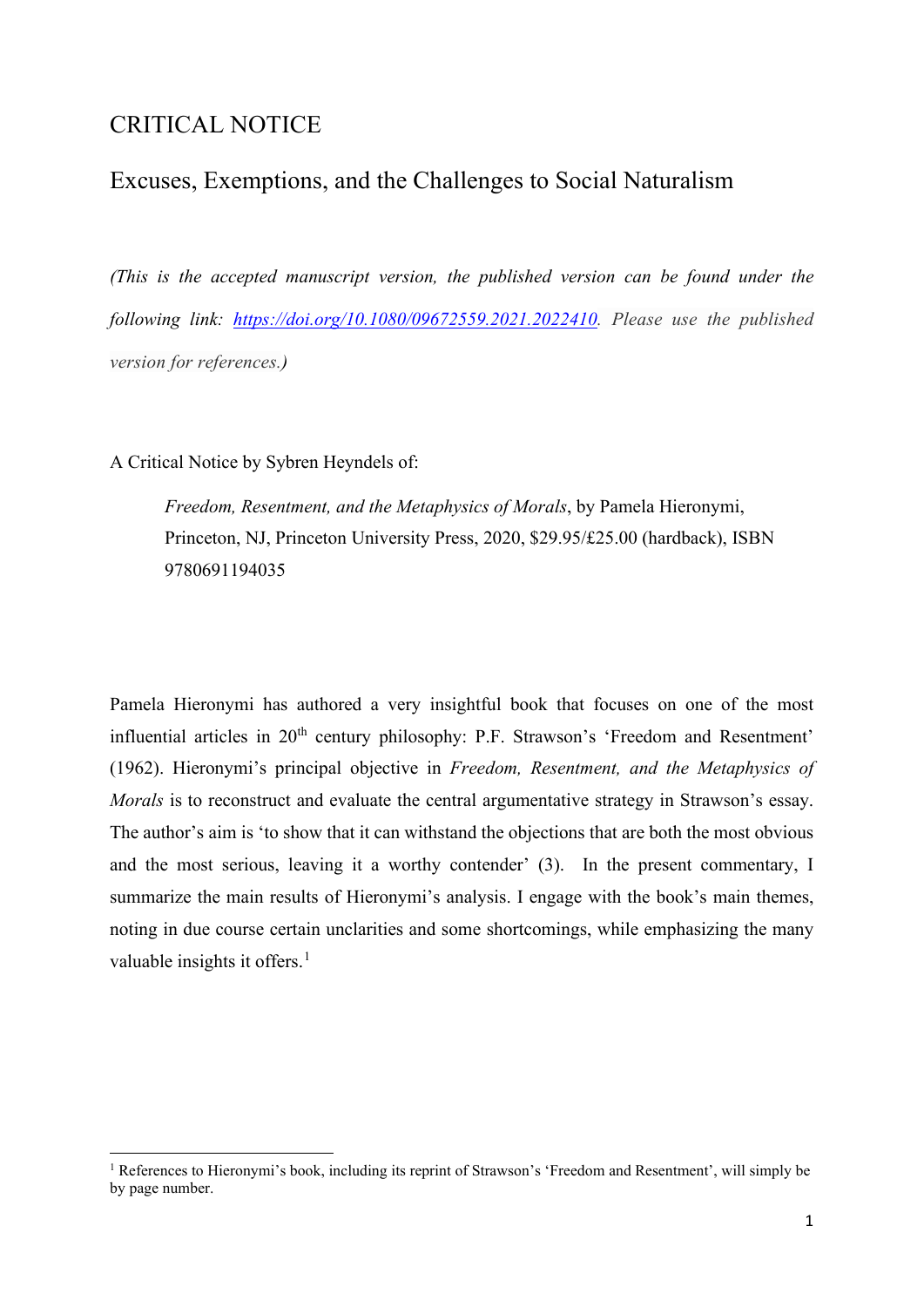## **1. The Reactive Attitudes**

Hieronymi offers a definition of Strawson's famous notion of the 'reactive attitudes':

In general, then, a reactive attitude is  $x$ 's reaction to  $x$ 's perception of or beliefs about the quality of *y's* will toward *z*. (8)

Hieronymi's definition has the great merit that it captures succinctly the three different subtypes of reactive attitudes. These three subtypes are (a) the personal reactive attitudes, (b) the impersonal reactive attitudes, and (c) the self-directed reactive attitudes. When it concerns the *personal* reactive attitudes, the *x* and *z* (but not *y*) in Hieronymi's definition denote the same person. For example, gratitude and resentment are reactions to one's own perception or belief about someone else's quality of will toward oneself. Thus, gratitude is a reaction of *mine*  towards my belief or perception of *your* goodwill towards *me*; resentment is a reaction of *mine* towards my belief or perception of *your* ill will towards *me*. When it concerns the *impersonal*  reactive attitudes, *x*, *y* and *z* refer to three different persons. For example, indignation and moral admiration are a person's reactions to her perception or belief about someone else's quality of will towards a third person. When it concerns the self-directed reactive attitudes, *x* and *y* (but not *z*) are the same person. For example, guilt is a person's reaction to her perception or belief about her own quality of (ill) will toward another party.

I offer three remarks concerning Hieronymi's proposed definition. The first is that she does not adequately justify the definition of the reactive attitudes as reactions to someone's *perception*  or *belief* about someone's quality of will, rather than as a reaction to someone's quality of will (tout court). One could object that the proposed characterization implicitly treats *all* reactive attitudes (not just the self-directed) as reactions to one's own states, given that these attitudes are defined as reactions towards one's own perceptual or cognitive states. While Hieronymi does not address this issue in any detail, I conjecture that her reason for invoking reactions to someone's 'perception or belief' (rather than to the quality of will without further ado) is motivated by the fact that we can be *mistaken* about someone's quality of will. I do think that the quality-of-will error possibility offers some justification for the incorporation of the qualification into her definition, but it has to be tacitly inferred from context, since it is not explicitly presented.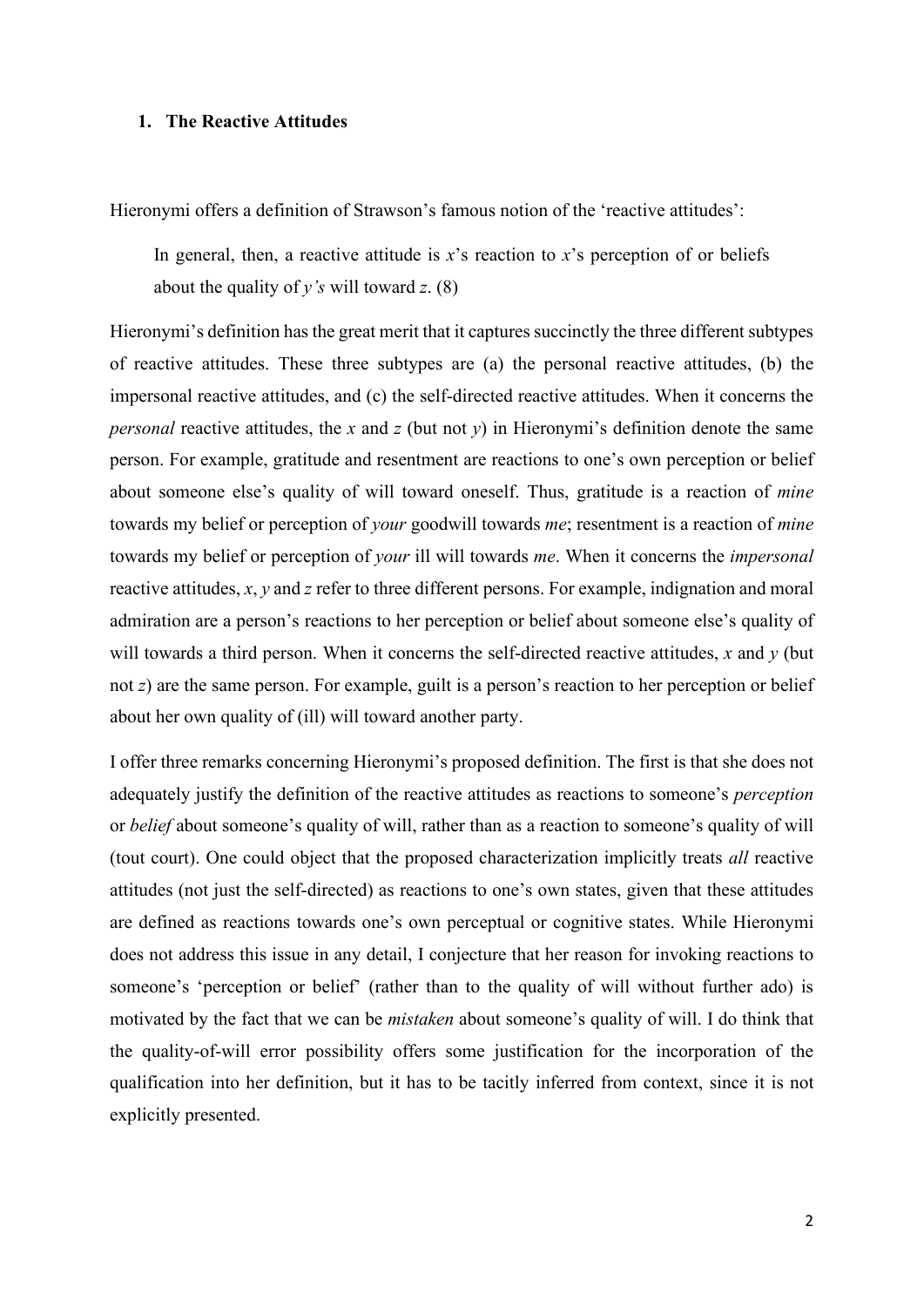The second remark is that the selection of paradigmatic reactive attitude examples (such as gratitude, guilt and resentment) is problematic. Gratitude is regarded by both Strawson and Hieronymi as a paradigmatic example of a *personal* reactive attitude. But there are certain varieties of gratitude which are responses *not* to the way someone has treated *me* (as is the case of *personal* reactive attitudes) but rather responses to way a party has treated a *third person* I hold dear. For example, a mother can be grateful to someone who has gone to great lengths to help out her son. The third party directed gratitude amounts to an impersonal rather than personal attitude if one goes by Hieronymi's definition, given that in such a case, *x*, *y,* and *z*  refer to distinct individuals. While Strawson and Hieronymi could be right that the standard cases of gratitude (or other examples of reactive attitudes) are to be captured by the proposed schematic analysis, it is possible for certain instances of a given subtype to exemplify another subtype as well (leading to an overlap in the categorization of the reactive attitudes). Such an observation reflects the actual complexity of the attitudes the definition aims to capture.

The third remark amounts to a sympathetic amendment to Hieronymi's definition. Hieronymi characterizes the personal reactive attitudes as attitudes in which 'the same person stands in for *x* and *z*'; and the self-directed reactive attitudes as attitudes in which 'the same person stands in for *x* and *y*' (8). It ought to be explicitly qualified that in the case of the *personal* reactive attitudes, it is not *only* that *x* and *z* refer to the same person, but *y* refers to *another* person distinct from *x* and *z*. Similarly, in the case of the *self-directed* reactive attitudes, *z* should be taken to refer to *another* person distinct from *x* and *y.* While I have rendered explicit the supplementary clause in my summary of Hieronymi's definition, it is not the author's own explicit refinement. Although it is clear from her examples that she indeed thinks that these further specifications have to be presupposed, explicitly supplementing the definition is necessary, in order to differentiate these types of reactive attitudes from *another* class of reactive attitudes, unconsidered by either Hieronymi or Strawson (or any other commentator, to my knowledge). The latter subclass is the class of reactive attitudes in which *x*, *y* and *z* all refer to the same person. This class of reactive attitudes are reactions of *mine* towards my perception or belief of the quality of will I express towards myself. Certain varieties of selfhatred, self-loathing, or self-pride constitute prime examples of such reactive attitudes. Similar to the class of self-directed reactive attitudes, these attitudes concern my *own* quality of will, but unlike the class of self-directed reactive attitudes, they do not concern how I treat *others,*  but rather how I treat *myself*. In other words, it is logically possible that *x*, *y* and *z* might all refer to the same person, which ought to be accounted for in any adequate analysis. While it could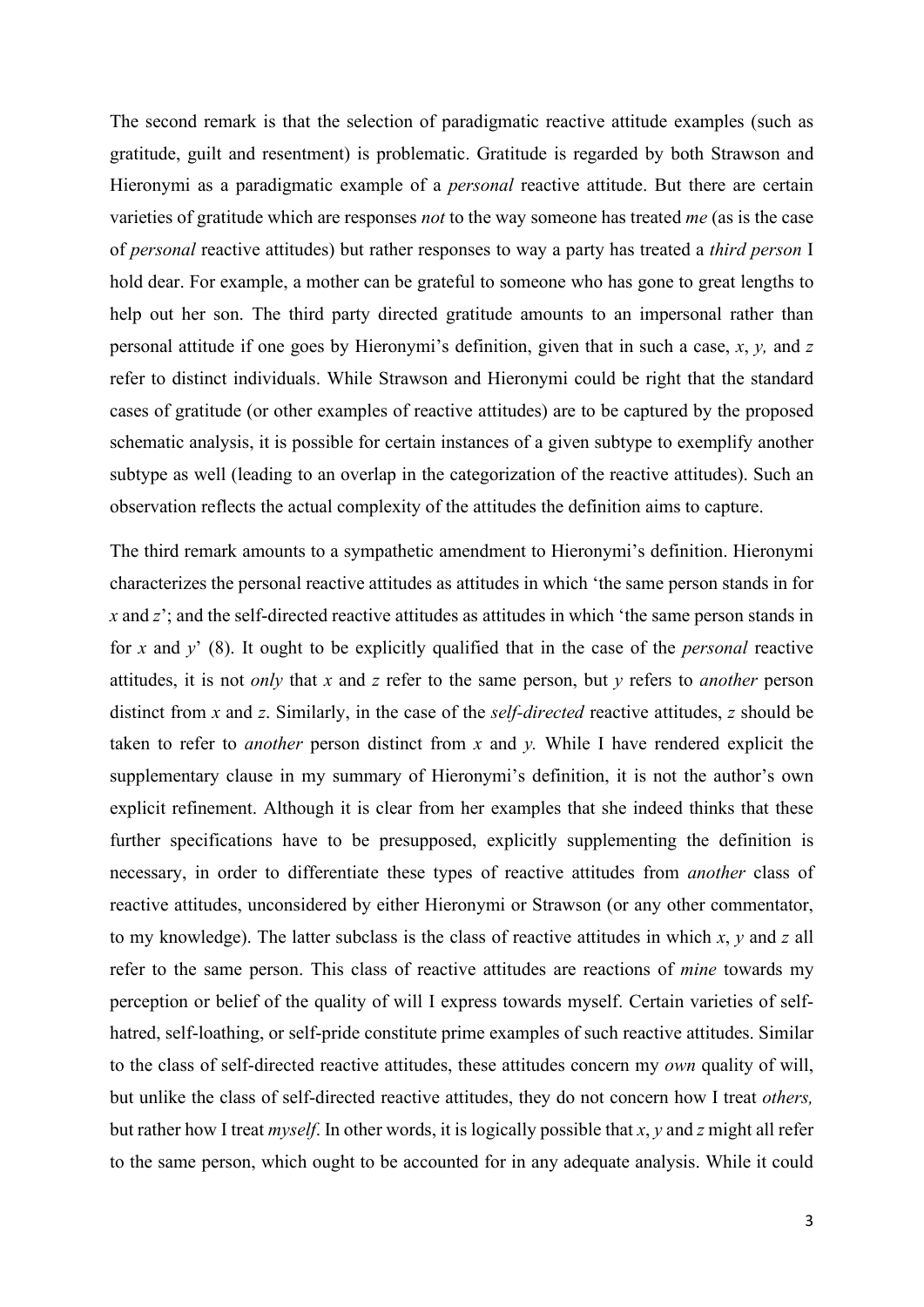be debated whether or not expressing ill will or goodwill towards oneself is conceptually possible or not, the possibility should not be discarded at the outset.

#### **2. Excuses and Exemptions**

Having proposed the definition of the reactive attitudes, Hieronymi offers an overview of the considerations under which it is appropriate to modify our reactive attitudes. More specifically, the overview concerns the ways in which we, according to Strawson, *excuse* and *exempt* people. Hieronymi argues that when we *excuse* people, 'we were mistaken about the quality of the will in question, and therefore our reactive attitude – our reaction to our *perception of* or our *beliefs about* the quality of that will – must change.' (9) And when we *exempt* people, these are cases in which we take it to be that 'the ill will does not matter in the usual way' (10). In cases of exemption, we shift to an *objective* attitude.

Hieronymi distinguishes between three subtypes of *exemption* as proposed by Strawson. The first subtype includes cases in which we discount someone's quality of will temporarily, owing to extreme or unusual circumstances. We exempt an agent, for example, by pointing out that she 'was not herself', or 'was under a lot of pressure'. The second subtype concerns cases in which we discount someone's quality of will on the basis of a 'more enduring condition' (10), such as disease or immaturity. A third subtype is more peculiar, occurring when we use a 'resource' to adopt an objective attitude, in order to consider people who do not find themselves in extreme or unusual cases (as in the first subtype), or who are not incapacitated in any way (as in the second subtype). In these cases, Strawson writes, we use the given 'resource' 'as a refuge, say, from the strains of involvement; or as an aid to policy; or simply out of intellectual curiosity' (116). As Hieronymi is well aware, Strawson 'seems reluctant' to 'class this third subvariety with the other two' (11). Nevertheless, given that in these three cases, 'ill will does not matter to us in the usual way' (11), she takes them to be different species of the same genus.

There is a problem with this characterization of excuses and exemptions in relation to another point made by Hieronymi. The latter has to do with our expectations and demands for regard. In the case of *excuses*, Hieronymi argues that '[t]he demands stay in place' (12). In the case of *exemptions*, on the other hand, we 'cease to make the associated demands' (12). If these features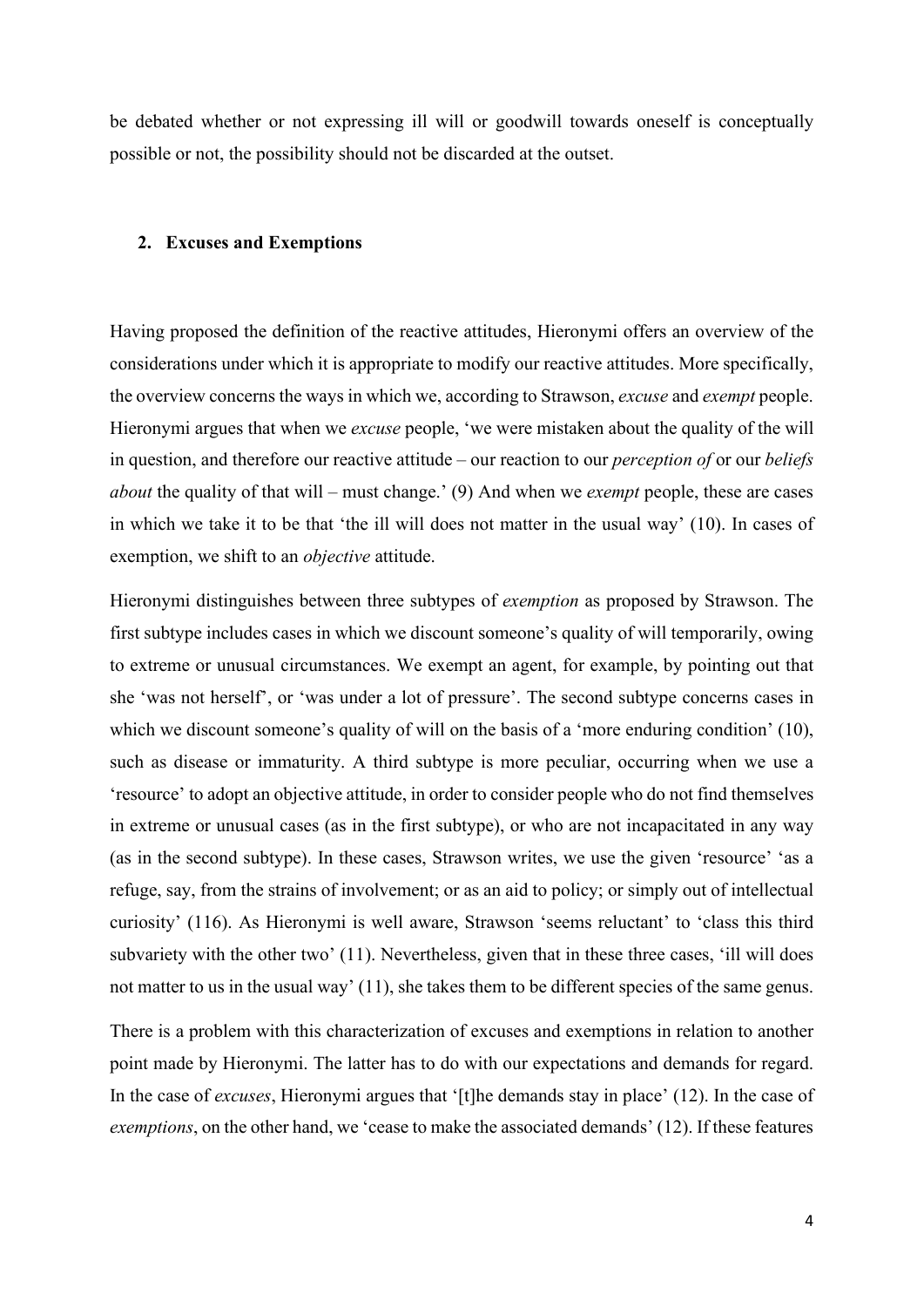of excuses and exemptions are added to supplement the characterization in the previous paragraph, it emerges that Hieronymi is committed to the view that, when we *excuse*,

- (i) We were mistaken about which quality of will was present.
- (ii) However, the demands stay in place.

Whereas when we *exempt*,

- (iii) The quality of will does not matter in the usual way.
- (iv) The demands do not stay in place.

However, Hieronymi also argues that cases in which we *excuse*, and therefore we were mistaken about which quality of will was present, include cases where there isn't an operative will at all  $(9, \text{fn5})$ .<sup>[2](#page-4-0)</sup> For example, we could be mistaken in thinking that there was a human agent (or, more generally, an agent with a will) involved in a particular interaction. Hieronymi emphasizes that her use of the term 'excuse' includes cases in which we would 'excuse' puppets or other things without a will (13 fn6). While she admits that this use of 'excuse' amounts to a technical term, diverging from Strawson's original discussion, there nevertheless remains an inconsistency between the use of the technical term 'excuse' in the case of puppets and her endorsement of the fact that in the case of such 'excuses', our moral demands stay in place. After all, in cases where we come to realize there is no operative will, our demands will *not* stay in place.

In order to preserve the idea that it is possible to 'excuse' things without a will, Hieronymi has several notable options. She could rescind her commitment to the claim that, in the case of 'excuses', our moral demands always stay in place. Or she could effect a distinction between two kinds of *excuses* in which we are either mistaken about which quality of will was present, while the demands stay in place; or mistaken about which quality of will was present, while the demands do not stay in place. My own inclination is to refrain from using the term 'excuses' when there is no will at all, for the following threefold reasons. In the first place, there seems to be no perspicuous need, nor clear advantage, in extending the use of the term to cover 'no operative will' cases. Moreover, attempting to extend the analysis leads to inconsistency in cases where the demands stay in place, even though there is no operative will at all; which entails that our moral demands stay in place when we discover the agent was in fact a puppet.

<span id="page-4-0"></span><sup>&</sup>lt;sup>2</sup> Although Hieronymi makes this claim in a (lengthy) footnote, I think it is important to discuss it given that it has consequences (see section 3) for her overall evaluation of Strawson's argumentative strategy. In general, Hieronymi too often makes important philosophical claims in footnotes. They should have been discussed more elaborately in the main body of the text.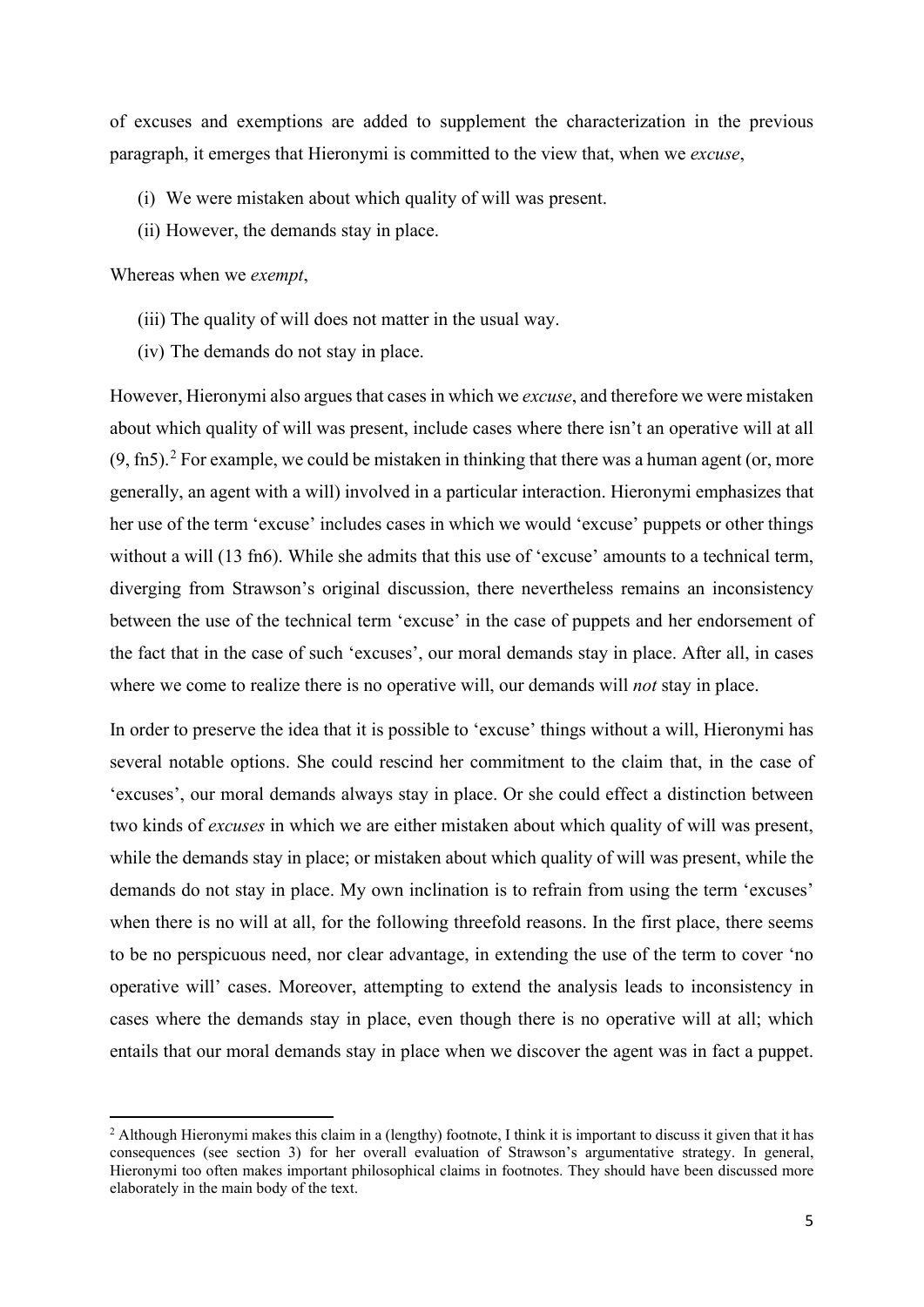And finally, Strawson himself does not make this claim – a fact amply known to Hieronymi  $(13 \text{ fn}6).$  $(13 \text{ fn}6).$  $(13 \text{ fn}6).$ <sup>3</sup>

### **3. Exemptions and Statistics**

Strawson's account of responsibility, and Hieronymi's reconstruction of it, allow for a reformulation of the putative incompatibility of determinism and moral responsibility: is there any sense of 'determinism', or 'being determined', that would make it the case that either (a) we are always *excused*, or (b) we are always *exempted*? Strawson argues that the answer in each case is 'no'.

While Hieronymi's main focus throughout the book is on (a) (concerning *exemption*), several remarks arise about her abbreviated discussion of (b) (concerning *excuses*). Hieronymi correctly observes that according to Strawson, the truth of determinism cannot have the consequence that we are always *excused*, given that this would imply 'the reign of universal goodwill' (117). Indeed, if considerations amounting to an excuse occur, we learn thereby that we were mistaken in thinking an agent acted on the basis of ill will. Hieronymi does not enter into a full explication of these matters, simply concluding that 'the first sort of revision (in which we come to see that "the will was not ill") is not fit for general application' (16). Note that given Hieronymi's idiosyncratic understanding of the class of *excusing* considerations, she is in fact committed not merely to Strawson's proposition that the universal application of excusing considerations implies a reign of 'universal goodwill'; but universal application could also imply that no one has any will at all, or that people either have goodwill or no will at all. This follows from her characterization of *excuses* as appropriate, including in circumstances in which there is no will at all. Plausibly, Hieronymi may well think that there isn't any sense in which 'being determined' entails that no will is ever present, but an explicit elucidation would not have gone amiss.

Hieronymi focuses on Strawson's claim that the truth of determinism cannot make it the case that we are always and everywhere *exempted*. As we have seen, Hieronymi distinguishes

<span id="page-5-0"></span><sup>&</sup>lt;sup>3</sup> Note as well that there is an ordinary sense of talking about 'excuse' which does not presuppose that one is mistaken about an agent's quality of will at all in excusing their behavior. One might excuse an agent without ever having made a mistake concerning that agent's will. Thanks to Jim O'Shea for suggesting this further point (O'Shea questions whether Strawson's text either states or implies that excusing agents for their actions normally follows upon having made any such initial 'mistake').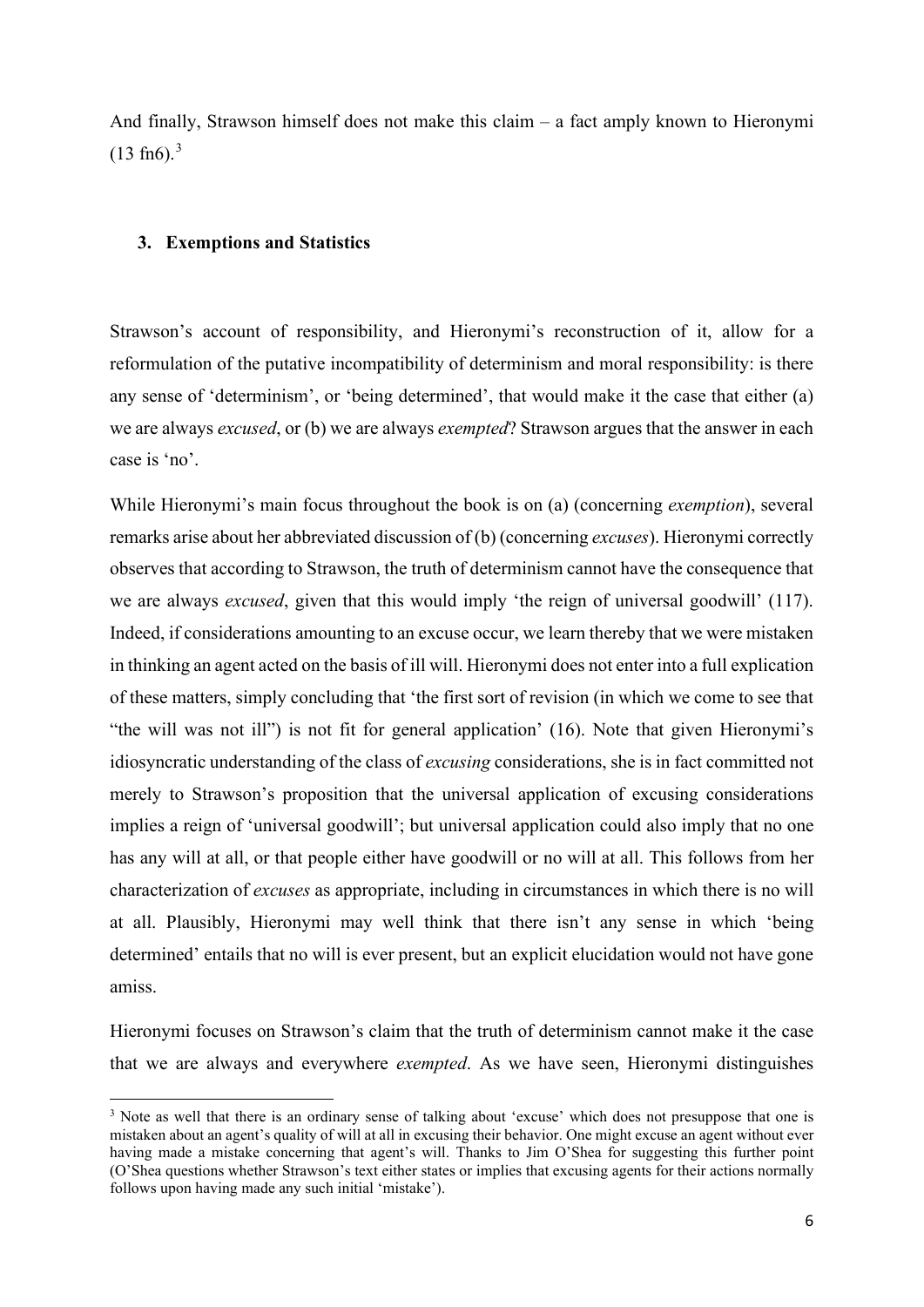between three subtypes of exemption: (a) cases in which we discount someone's will, owing to extreme or unusual circumstances, (b) cases in which we discount someone's will, for reasons of disease, immaturity or incapacity, (c) cases in which we resort to a 'resource' in adopting an objective attitude towards a person, as a palliative against 'the strains of involvement'. Hieronymi discusses (a)-(b) separately from (c). Accordingly, I will first focus on (a)-(b).

(a)-(b) are similar because they both concern *outlier* cases. Strawson's argument is that since exemption is reserved for outlier cases, the truth of determinism cannot entail that we are always exempted, because outlier cases cannot possess universality, on pain of self-contradiction (clearly, they would not be *outliers* if this were the case). As Strawson writes, 'it cannot be a consequence of any thesis which is not itself self-contradictory that abnormality is the universal condition' (118). The third subtype of exemptions differs from outlier cases, because it concerns cases in which we elect to take up an objective attitude towards a person, without its necessarily being the case that she finds herself in extreme or unusual circumstances, or is otherwise incapacitated.

The analysis of Strawson's argument concerning *outlier* cases lies at the heart of Hieronymi's overarching thesis. Drawing not only from 'Freedom and Resentment', but also from Strawson's important, yet often neglected, 'Social Morality and Individual Ideal' (published a year earlier in 1961), she constructs a nuanced interpretation of Strawson's position. Strawson argued that the existence of human society presupposes a minimal set of rules concerning our demands and expectations towards one another; moreover, the minimal set of rules requires that the demands of such a system are 'pretty regularly fulfilled' (Strawson 1961: 5). Hieronymi emphasizes correctly that Strawson's characterization of rule minimality allows for a comprehensive variety in the *kinds* of demands and expectations on which society is founded. Despite the existence of variation, the point adduced by Strawson is that any recognizable instance of human society must be governed on the basis of some manifestation of a cohesive set of moral demands and expectations.

Hieronymi (87) expands Strawson's account, arguing that a system of expectations and demands is partly determined by what is usual or ordinary, relative to our *purely natural*  capacities and *socially developed* capacities. In effect, she argues that the nature of the mutual expectations and demands in any given society depends on (potentially culturally diverse) social practices of holding responsible, and on human emotional constitution. To clarify how a given society's system of expectations and demands depends on natural constitution, Hieronymi offers the illuminating example of a society where: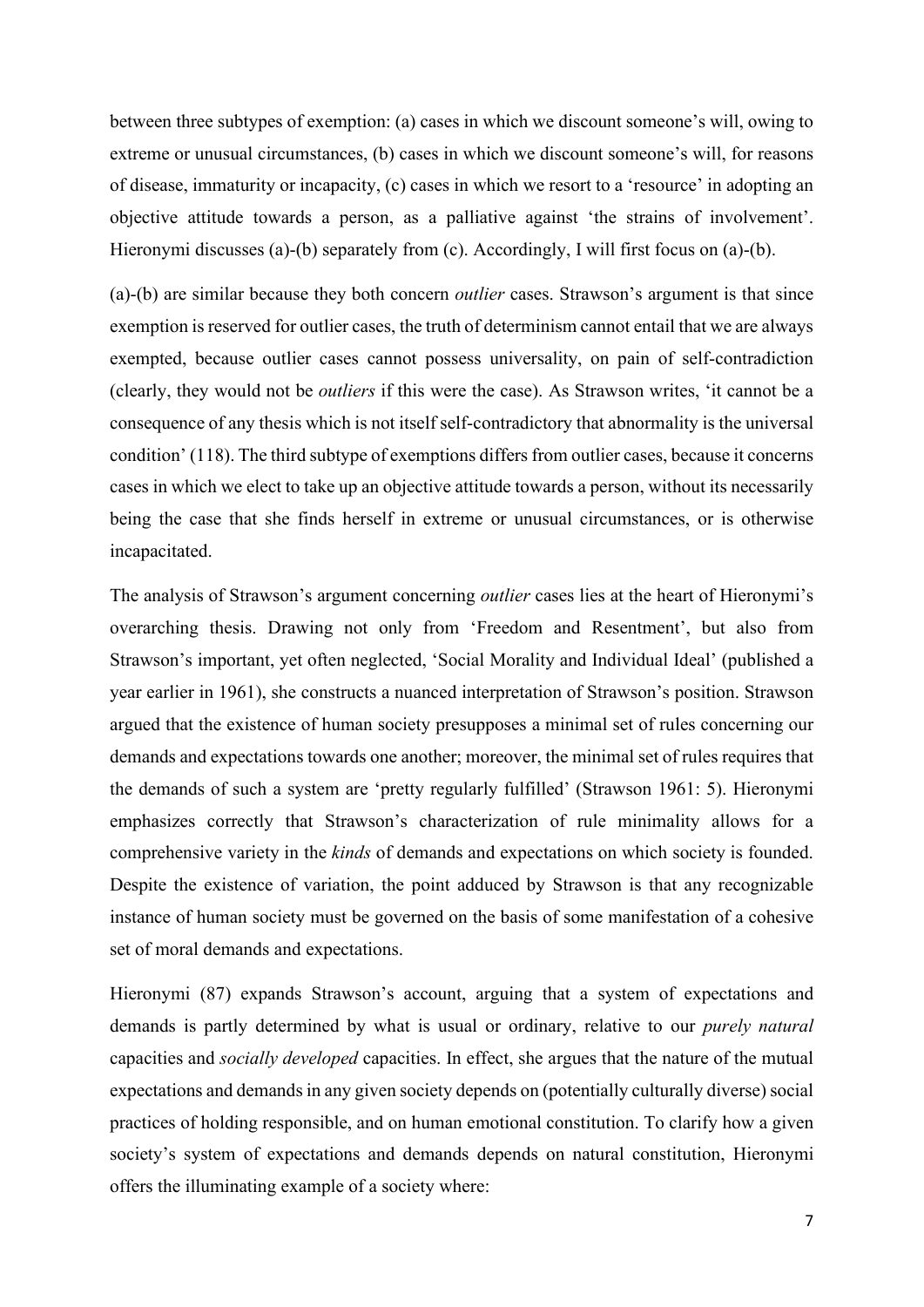[W]e all naturally possessed only the degree of inhibitory control, attention, and memory that we now possess when fairly intoxicated. The system of demands and expectations that would form, in our society, would be sensitive to those limitations. Certain expectations and demands would be unreasonable and unsustainable (31- 32).

In the permanently intoxicated society sketched by Hieronymi, reasonable expectations concerning memory, recall of events, emotional outbursts, intimate interactions, etc., would be quite different, given that an altered mental state would be the norm. Our standards of regard would adjust downwards. Similarly, if memory and attention were improved (through "human enhancement"), the resulting expectations and demands would have to be set at a much higher standard, compared with our actual society (81). Hieronymi's generalization is that '[i]f we had different capacities, we would live under a different system of demands', producing a difference 'in what *counts* as showing ill-will or disregard' (32). To reiterate, our system of demands and expectations would 'adjust to what is typical or tolerably ordinary' (33).

Hieronymi's analysis of Strawson's argument to the effect that determinism cannot have the consequence that 'abnormality is the universal condition' (118) is illuminating in itself. Overall, Hieronymi offers a plausible interpretation of Strawson's view, given the wealth of insight it derives from Strawson's 'Social Morality and Individual Ideal' paper. Commentators on 'Freedom and Resentment' have unjustly neglected this valuable resource; Hieronymi's discussion has the additional merit of showing how our understanding Strawson's 'Freedom and Resentment' can be deepened in juxtaposition with this essay.

I return to Hieronymi's account of Strawson's 'metaphysics of morals' in section five. To anticipate that discussion, I make two observations here. First, Hieronymi argues that Strawson offers 'the ingredients for a transcendental argument moving from the existence of society to the satisfaction of the conditions required for it – the typical observance of a minimal set of rules.' (28) In a recent article, Coates (2017) argues that Strawson develops a 'modest transcendental argument' in 'Freedom and Resentment', which moves from the fact that we are involved in interpersonal relationships to the satisfaction of the conditions required for such relationships, i.e., that we are sometimes responsible for our actions. Coates refers to Strawson's work on Kant to render plausible his transcendental reading. While Hieronymi notes in passing that the ingredients for a 'transcendental argument' are present, she does not return to elucidate her envisaged form of transcendental argument, or explain how her reconstruction differs from Coates' interpretation.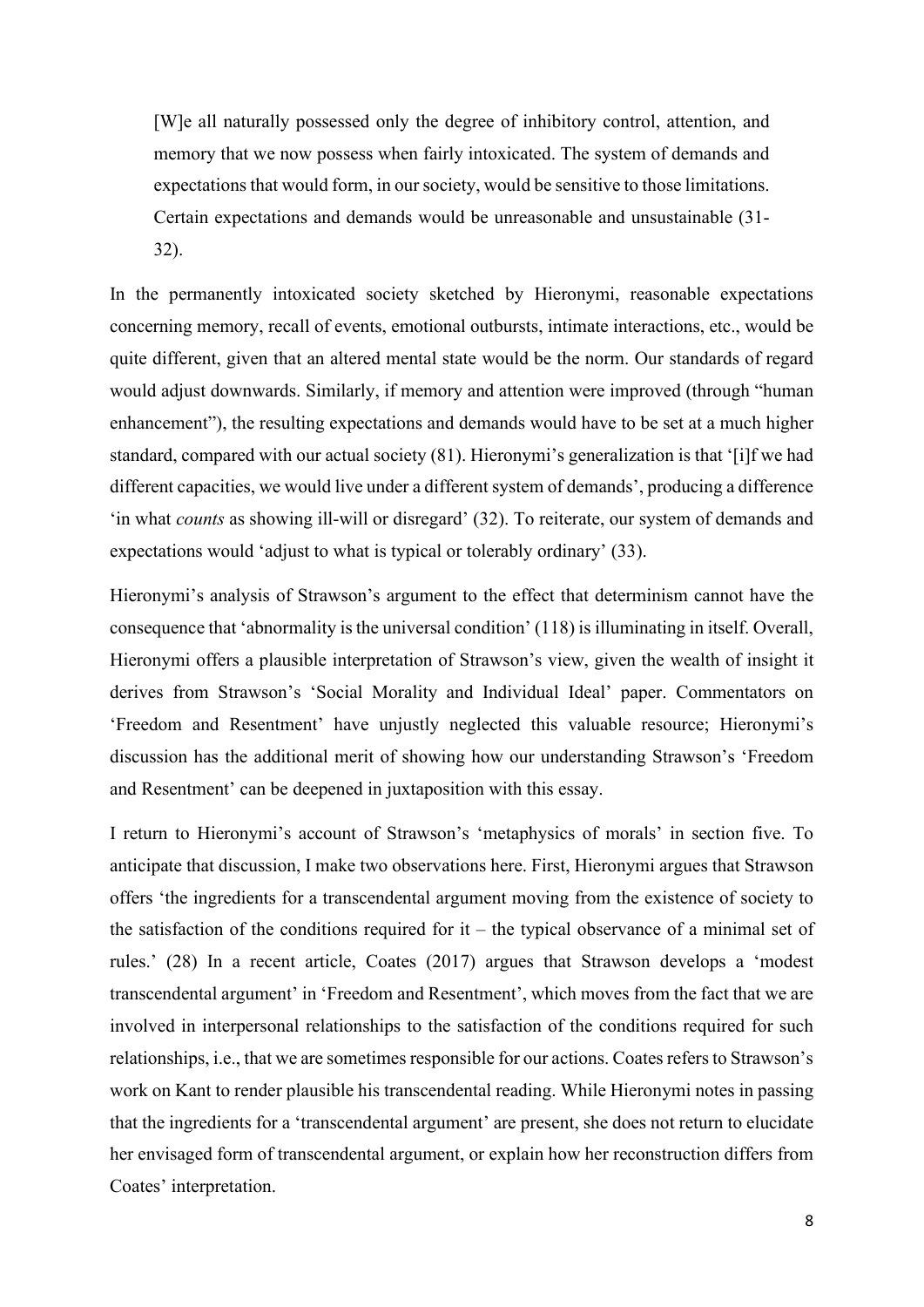The above observation relates to a more general second point. At the beginning of the Introduction, Hieronymi claims that 'the central argument of' Strawson's article 'has received relatively little attention' (1). But this is simply incorrect. The historical and recent literature on Strawson's main argumentative strategy is voluminous. While Hieronymi admits in a footnote that other philosophers have discussed these issues prior to the publication of her book (she refers to Shoemaker & Tognazzini 2015), the book contains no discussions of how her interpretation relates to many of the most prominent discussions of Strawson's main arguments (and only a few references to these important critical antecedents). Importantly, works published in recent years *are* quite relevant to Hieronymi's own analysis. In particular, in recent years much has been published on the so-called 'reversal move' in Strawson, which concerns the relation between 'being responsible' and 'holding responsible'. The 'reversal move' denotes the idea, often attributed to Strawson, that 'holding responsible' is, in some sense to be specified, prior to 'being responsible'; or that moral responsibility is a kind of 'responsedependent' notion. Todd (2016) convincingly argued that many commentators failed to clarify adequately the 'reversal move'. Recently published works strive to rectify this omission (Shoemaker 2017, Beglin 2018, McGeer 2019, De Mesel & Heyndels 2019, De Mesel 2021).

According to a common construal of the 'reversal move', the act of holding responsible makes it true that someone is responsible for a particular action. The shortcomings of this idea are evident. The proposed view does not allow for the possibility of *mistakes* when attributing moral responsibility for a particular action. There are cases in which holding responsible and actually being responsible come apart. While many authors have criticized the 'reversal move' for this very reason, they have often taken this objection to amount to a criticism of Strawson's actual views. However, in our co-authored article, 'The Facts and Practices of Moral Responsibility' (2019), Benjamin De Mesel and I argued that Strawson's reversal move should not be understood along those lines in the first place. Rather than fixing whether someone *is*  responsible for a particular action, we argue that our practices of holding responsible fix the *criteria* for someone to *count* as responsible for a certain action (or the criteria for *counting* an action as expressing disregard or ill will in the first place). Furthermore, we add that these criteria for *being* responsible are fixed not just by our *social* practices but also by certain *natural*  facts about us. If certain natural facts about us were to change, it would equally affect the *criteria* for what counts as being responsible for a particular action, or the criteria for what *counts* as disregard.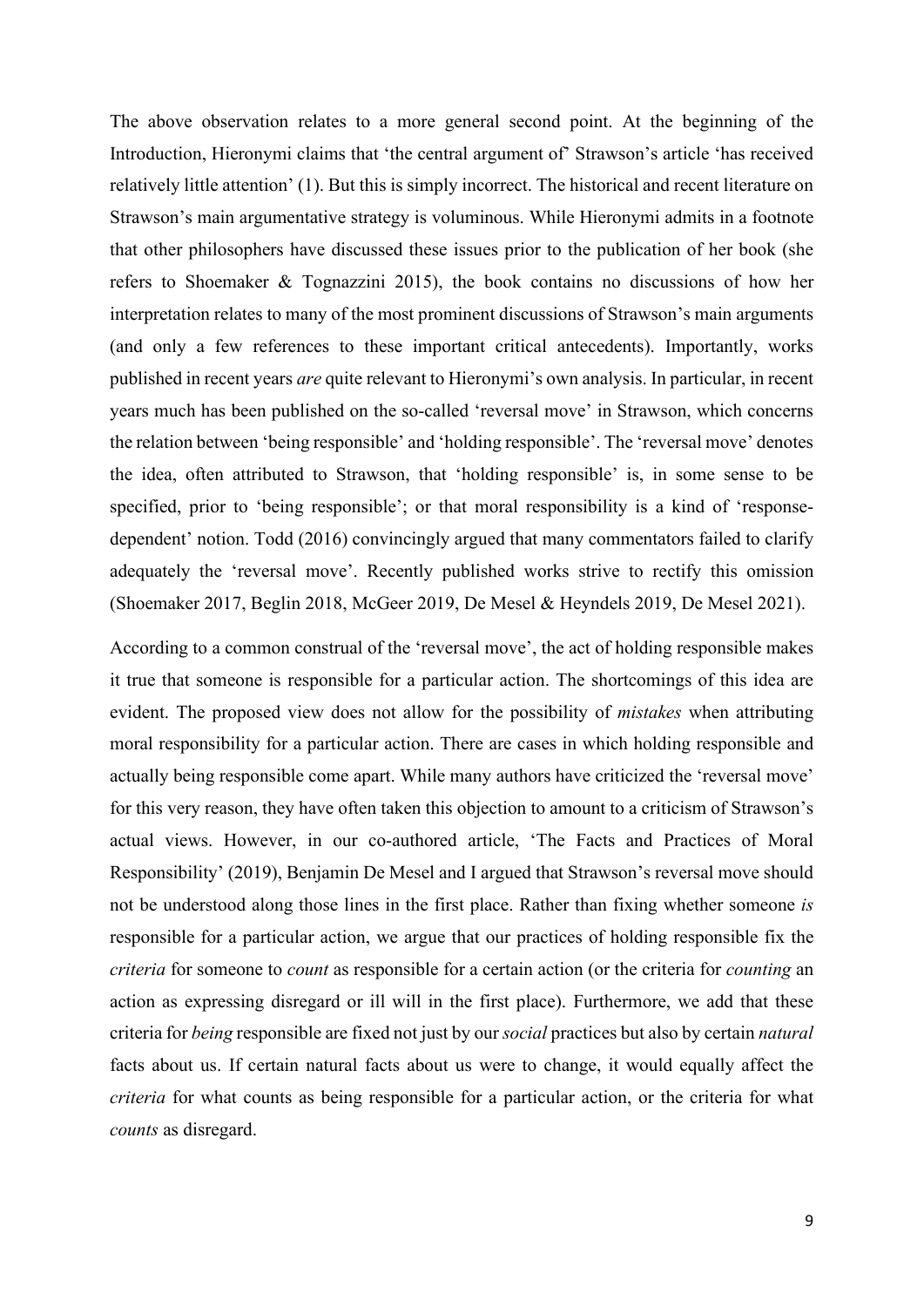While Hieronymi does not make this connection, her account fits well with our and other accounts of the reversal move. What is novel about Hieronymi's proposal is that it shows how an understanding of the 'reversal move' as fixing the *criteria* for moral responsibility illuminates Strawson's argument that the truth of determinism could not lead to the fact that we are universally exempted. Given that we exempt in *outlier* cases only, it cannot be the consequence of any claim that outlier cases apply all the time. Statistics matter, in the sense that what *counts* as being morally responsible depends on our actual practices of demanding and expecting things from each other, which is subject to facts about *social* practices, as well as facts about our *natural* capacities (87). If these social practices or capacities change, then the criteria for what counts as being morally responsible for a particular action would likewise undergo a shift. As Hieronymi writes: 'On Strawson's socially naturalistic picture, moral standards […] are constituted, at least in part, by actual moral practice' (75). This is compatible with the idea that *any* kind of recognizable human society must have *some* set of rules, underlying our practices of moral responsibility, which govern our system of demands and expectations.

## **4. The 'Resource' and the Justificatory Demand**

So far, I have commented on Hieronymi's discussion of the first two subtypes of *exemptions*: exemptions in outlier cases, in which we disregard someone's will on the basis of extreme or unusual circumstances, and cases in which we discount someone's will because of disease, immaturity or incapacity. Strawson thinks that the truth of determinism cannot universally exempt us, because it cannot be true that outlier cases apply universally. But Hieronymi finds a third subtype of exemption in 'Freedom and Resentment': exemptions in normal (non-outlier) cases, in which we nevertheless choose to adopt an 'objective attitude', because we seek to avoid the strains of involvement. Correspondingly, Strawson considers whether the truth of determinism could *exempt* us in this third way. Given that Strawson admits that we might take up an 'objective attitude' in *normal* cases, an incompatibilist might ask whether we should *always* adopt such an attitude (e.g., if determinism is true)? In the present context, it is no use to point out that the truth of determinism cannot have as a consequence that *outlier* cases apply universally, since the situations under discussion are those in which we adopt an objective attitude in cases that are not outliers.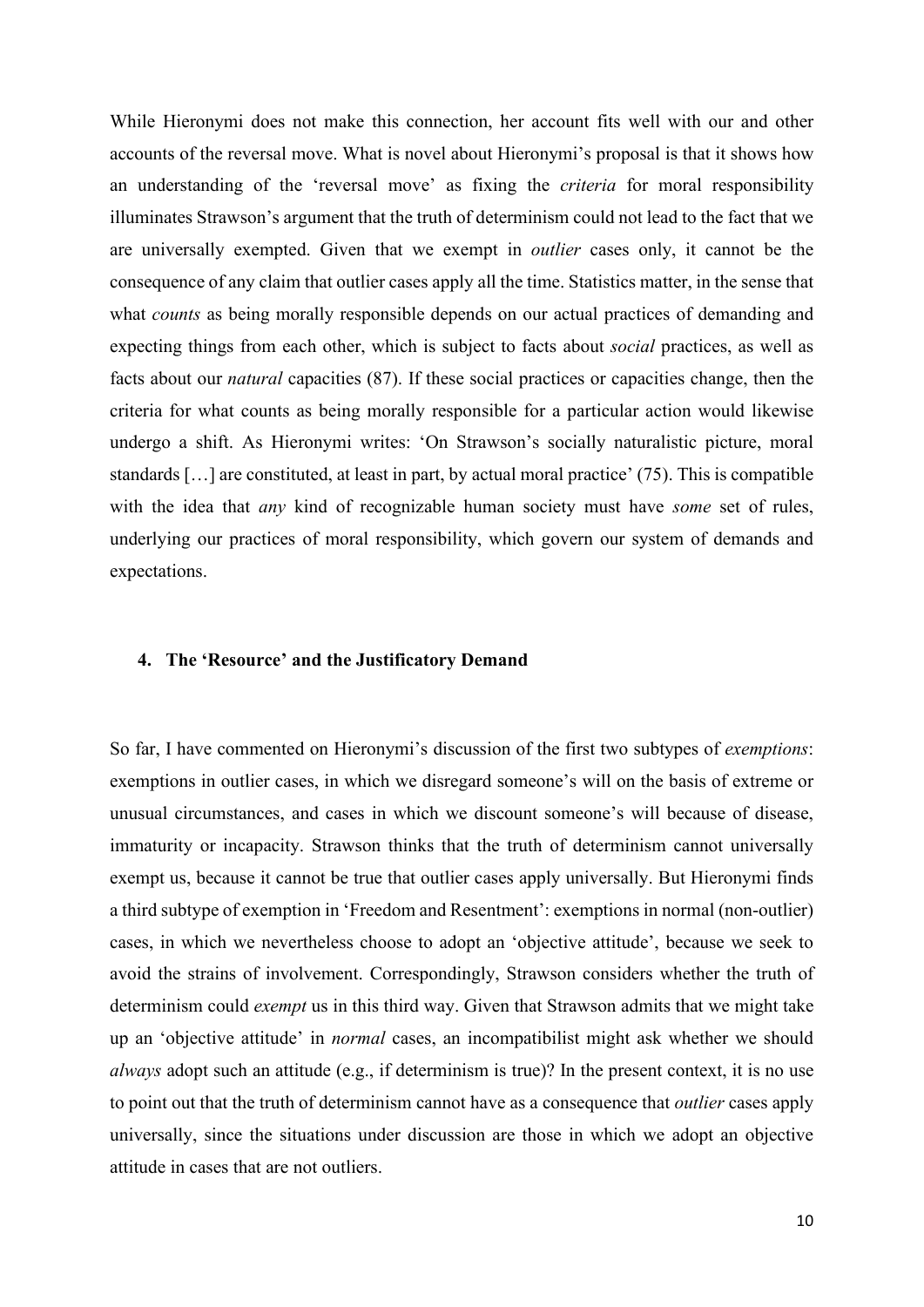Hieronymi thus further analyses Strawson's discussion of the possibility that the truth of determinism implies that we should resort to this resource at all times. Hieronymi points out that initially, Strawson seems to answer the variant question as to whether we *could* use this resource all the time. Strawson writes that a 'sustained objectivity of the interpersonal attitude … [is not] something of which human beings would be capable' (118) The 'crucial objection' against Strawson's response is that stressing the strength of our commitment to interpersonal relationships (as a matter of empirical fact) does not show that we are *justified* in being engaged in interpersonal relationships. As Hieronymi writes, Strawson 'seems to leave untouched whether we *should* use our resource at all times. I call this the "crucial objection" (51). An incompatibilist might agree that we *could* not give up such relationships, but that we nevertheless *should* give up such relationships, if determinism is true. The possibility arises that we are naturally committed to a practice that is in itself unjustified.

The argument instantiates an often reiterated point in the literature on Strawson's 'Freedom and Resentment'. For example, Gary Watson refers to Strawson's response (which he regards as inadequate) as the 'psychological inescapability argument':

What puzzles me, however, is the prior question of how this claim is dialectically relevant. So what if it's true? What prompts "pessimism" or scepticism is the worry or conviction that there is or might well be a general "theoretical ground" for abandoning our sense of responsibility […] To add that even if that conviction is correct, we couldn't adjust our lives accordingly (because we could not accept or "absorb" its truth) leaves these interlocutors' basic position completely intact. What work, then, is the psychological inescapability argument supposed to be doing? (Watson 2014, 25-26)

Similarly, the 'psychological impossibility' claim is what Paul Russell (1992) takes to lie at the heart of Strawson's naturalistic (as opposed to his rationalistic) strategy. And it has been characterized by András Szigeti as Strawson's 'inescapability arguments' because 'they move *from* the diagnosis of inescapability of the practice *to* the conclusion that the practice is justified' (Szigeti 2012, 92).

As Strawson's opponent emphasizes, the claim that it is 'practically inconceivable' to abandon the reactive attitudes at the heart of our responsibility practices (and the system of demands and expectations that go along with these) does not entail that these practices are *justified*. Hieronymi does well to treat by way of a rejoinder Strawson's *own* actual response to this line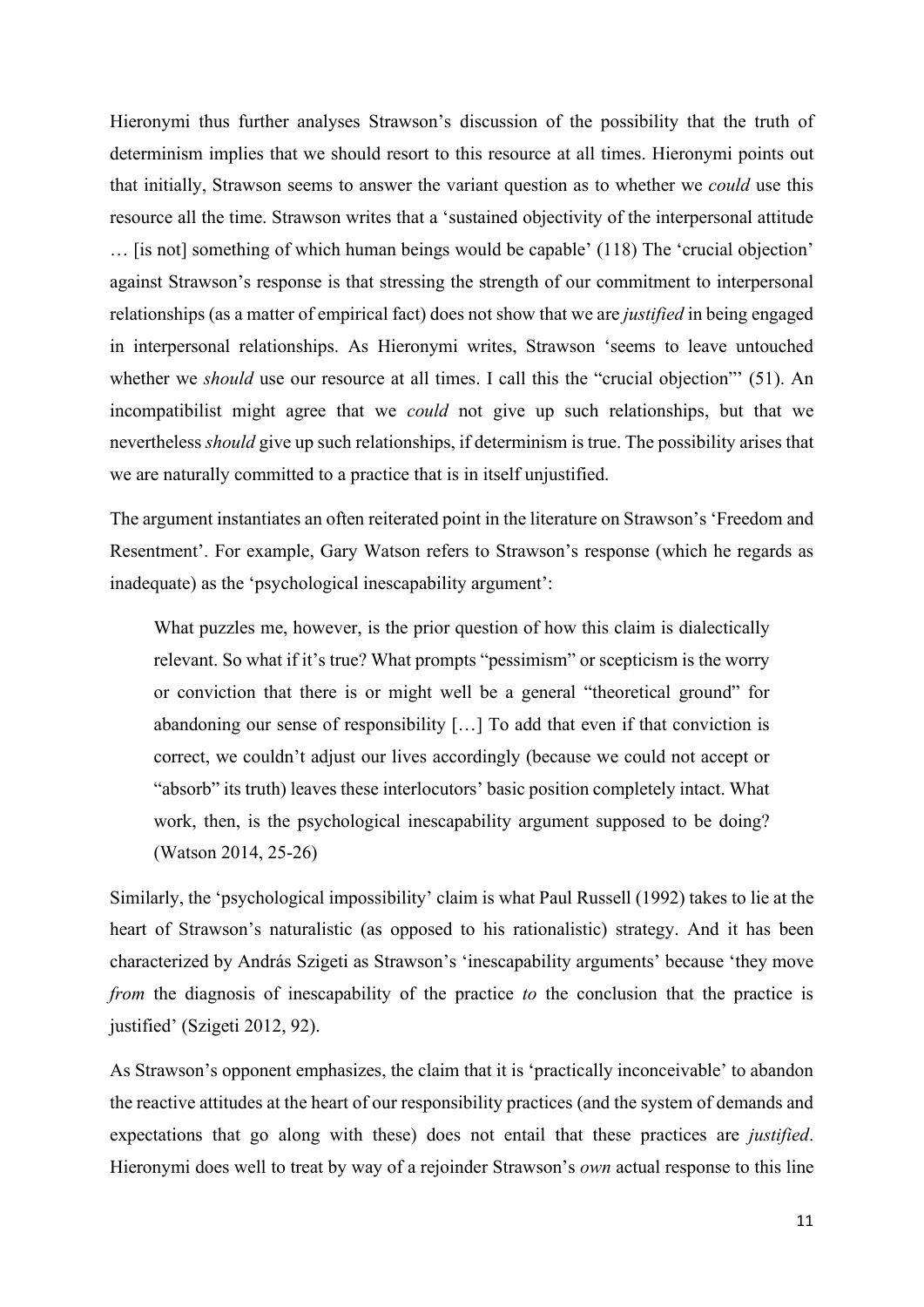of thought. Strawson did not ignore the possibility of just such an objection, as he writes that '[i]t might be said that all this leaves the real question unanswered […] For the real question is not a question about what we actually do, or why we do it. It is not even a question about what we would *in fact* do if a certain theoretical conviction gained general acceptance. It is a question about what it would be *rational* to do if determinism were true, a question about the rational justification of ordinary interpersonal attitudes in general' (120). Strawson then goes on to argue that such a line of thought can only occur to someone 'who had utterly failed to grasp the purport of' his answer because '[t]his commitment [to ordinary interpersonal attitudes] is part of the general framework of human life, not something that can come up for review as particular cases can come up for review within this general framework' (120). Hieronymi justly connects these ideas to Strawson's claim that 'the general framework of attitudes […] neither calls for nor permits an external "rational" justification' but only allows for 'questions of justification [that] are internal to the structure' (131). Therefore, in order to respond to Strawson's opponent, Hieronymi must make sense of Strawson's *rejection* of the *justificatory demand*. This is an important point, which has not been sufficiently appreciated in the literature on 'Freedom and Resentment' (but see De Mesel 2018).

The internal/external distinction, Hieronymi argues, lies at the heart of Strawson's naturalism. While some authors have connected Strawson's naturalistic strategy in 'Freedom and Resentment' with his later work, *Scepticism and Naturalism* (1985), many have overlooked the ninth chapter of Strawson's first book, *Introduction to Logical Theory* (1952). This chapter, praised by Quine (1953, 433) in his review as 'an excellent little philosophical essay', concerns the topic of justifying our basic canons of induction. Hieronymi, however, notices that Strawson's rejection of the justificatory demand in 'Freedom and Resentment' resembles his rejection of the justificatory demand for induction in *Introduction to Logical Theory* (a relatively less familiar source to many). In the latter, Strawson argues that it makes sense to *justify* particular pieces of inductive reasoning to support *particular* beliefs, but not to seek to *justify* induction itself. As Hieronymi argues, Strawson's rejection of the justificatory demand resembles Wittgenstein's anti-skeptical strategy in *On Certainty*, and she gives clear examples to substantiate the observation that Strawson explicitly refers to *On Certainty* as an influence on his social naturalist account in 'Freedom and Resentment'.

While I endorse it as the correct exegesis of Strawson, I don't think that Hieronymi quite succeeds in convincing incompatibilists that their question concerning the 'external' justification of our practices as a whole is meaningless. What is necessary yet absent in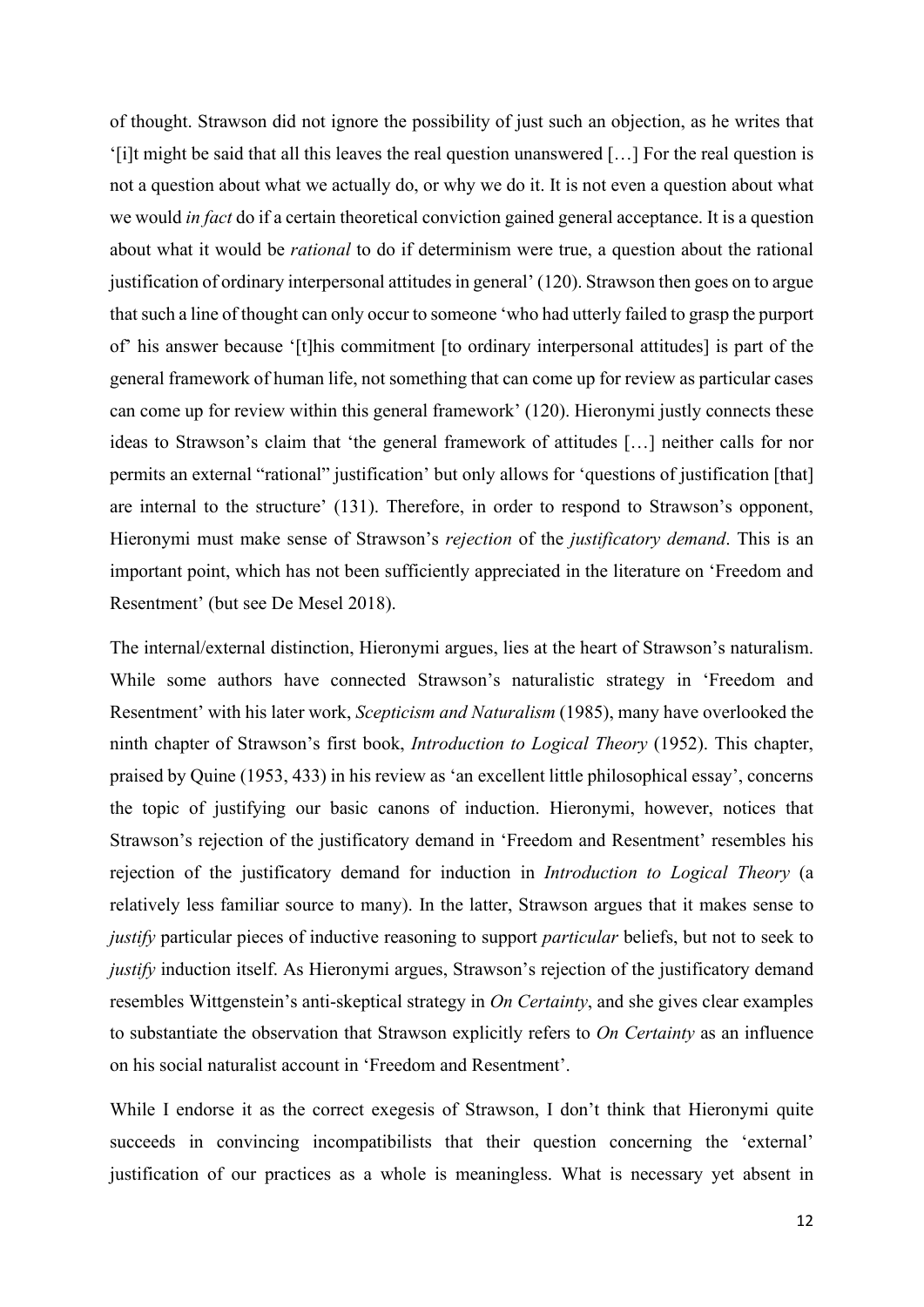Hieronymi's discussion is a far more detailed account of the Wittgensteinian foundation of Strawson's views, rendered plausible by a far richer arsenal of examples of similar cases, in which justificatory demands are shown to be meaningless. A promising strategy, in my view, is to connect the proposed Wittgensteinian line of thought with Carnap's distinction between internal and external questions, which Strawson himself may well have envisaged when writing 'Freedom and Resentment'. A good case can be made that Strawson's general method in 'Freedom and Resentment' is to *describe* our actually adopted criteria for holding someone responsible (*internal* to our practices), in order to *explain* how these criteria are rooted in our natural capacities; and to argue that any notion of moral responsibility that allows for the possibility that our moral responsibility attributions are *always and universally mistaken* would be radically different from our actual notion of moral responsibility (a notion *external* to our practices) (see Heyndels 2019).

I think such an approach has the benefit of relating to contemporary discussions in neighboring fields. A relevant case in point is the revival of neo-Carnapian approaches in (meta)ontology, where the 'internal/external' distinction is invoked to show that certain eliminativist proposals, according to which ordinary objects such as tables and chairs don't exist, should actually be interpreted as (tacit) novel uses of words like 'table' and 'chair' that substantially depart from our actual usage. Given the divergence from actual usage, the eliminativist's answer is without impact on any actual ontological questions that might arise in our practices. Another case in point concerns approaches which aim to show that the incompatibilist minimally succeeds in arguing that only an excessively demanding notion of the ability to do otherwise is trivially not fulfilled if determinism is true (a notion *external* to our practices), but that there is a robust and ordinary sense of the ability to do otherwise which is not threatened by determinism (a notion *internal* to our practices). I take certain *contextualist* accounts (which are influenced by similar contextualist strategies against skepticism about knowledge) to be promising in this relation. I also highlight Christian List's (2019) recent argument that determinism is incompatible with the *physical* possibility of doing otherwise, yet compatible with the *psychological* possibility of doing otherwise. (The present remarks are merely suggestive; a full discussion of the viability of the account lies beyond the scope of this critical notice.)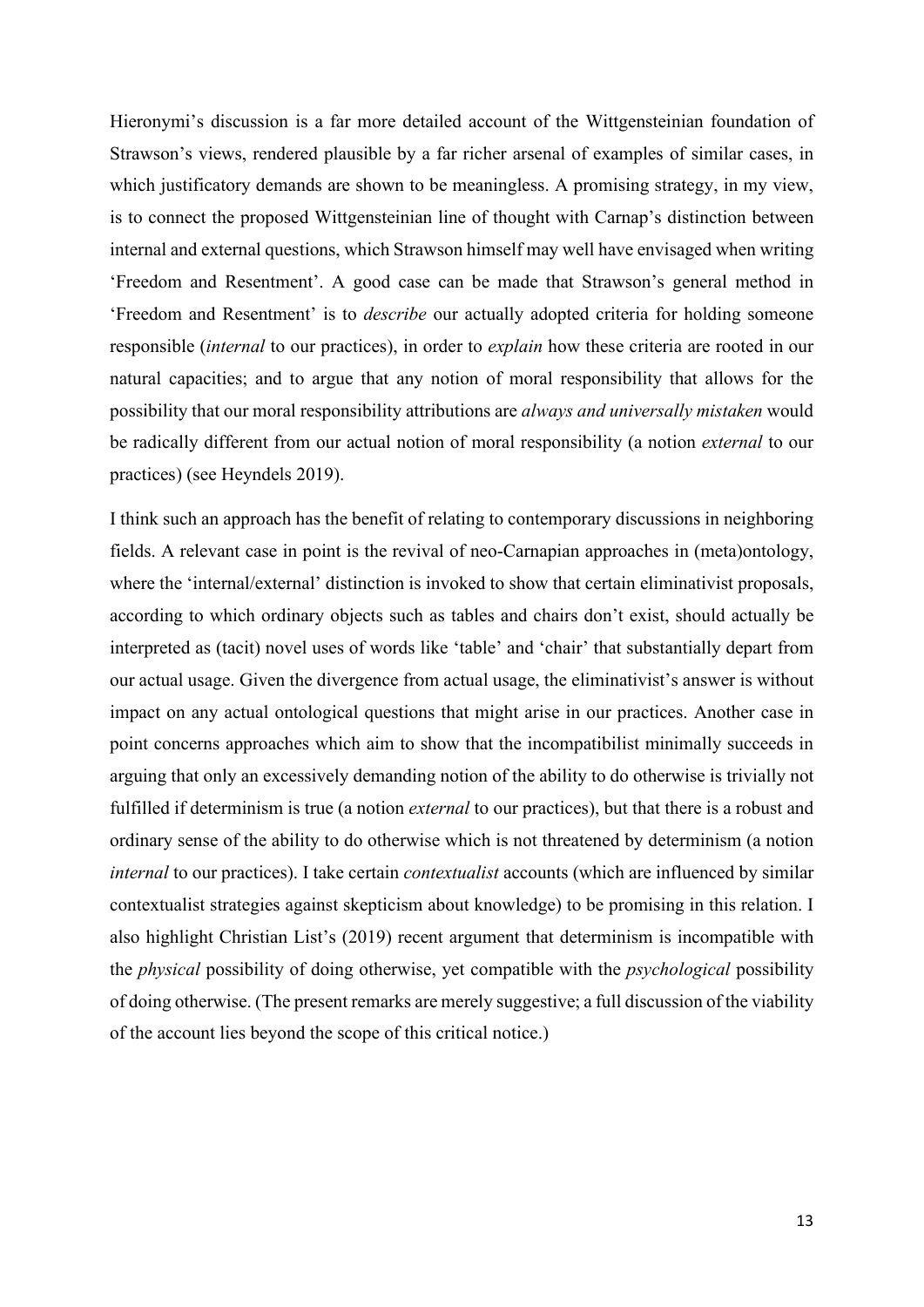## **5. Social Naturalism**

The most original contribution of the book by far is Hieronymi's defense, and extension of, Strawson's social naturalism. 'Social naturalism' was a term coined by Strawson in his *Skepticism and Naturalism,* and thus does not appear in his earlier work, 'Freedom and Resentment'. Nevertheless, Hieronymi uses the term to refer to Strawson's 'metaphysics of morals' (as she calls it) in 'Freedom and Resentment'. Hieronymi's position is outlined in response to a possible objection against the claim that our system of demands and expectations would 'adjust to what is typical or tolerably ordinary' (33). This view seems to imply that what is *moral* is to be equated with what is *ordinary*. But this seems profoundly wrong. There are numerous examples in the history of our species where morally questionable or wrong behavior is normalized. In order to make Strawson's position credible, Hieronymi needs to explain how Strawson's account can incorporate the idea that *criticism* of our ordinary standards is possible. While Strawson hints at the idea that there is room within our practices for 'endless modification, redirection, criticism' (131), he does not elaborate his thought. Hieronymi's objective is to make good the omission.

Hieronymi develops the outlines of (what I would call) a *dynamic* social naturalist account of how our system of demands and expectations is constituted. There are two central ideas. The first is that there is *pressure* within our practices to adjust our system of demands and expectations to the limitations of our actual natural constitution and the social habits imposed by traditions. This, as Hieronymi emphasizes, reflects an actual (and sometimes tragic) fact about the human condition. But while there 'will be emotional and interpersonal pressure to conform to the majority or the dominant' (90), there is also *counter-pressure* which allows for the criticism of these limitations. Criticism may take the form of defending standards of regard that constitute certain *ideals* to which one is committed and can be upheld, even if the ideal standards of regard are most often violated. Defending such ideals in a world where the standards of regard are almost universally violated is far from easy. While criticism of actual practices can lead to actual change, it can also lead to one's becoming *exempted* from ordinary interpersonal relationships. As Hieronymi writes, '[a]s time goes on, it is likely they will either turn against you (the list of martyred moral reformers is long) or else begin to use their resource to respond to you more objectively: you will become a problem, an issue, or perhaps a kind of curiosity or museum piece. You will then be left outside the scope of ordinary interpersonal relationships' (86).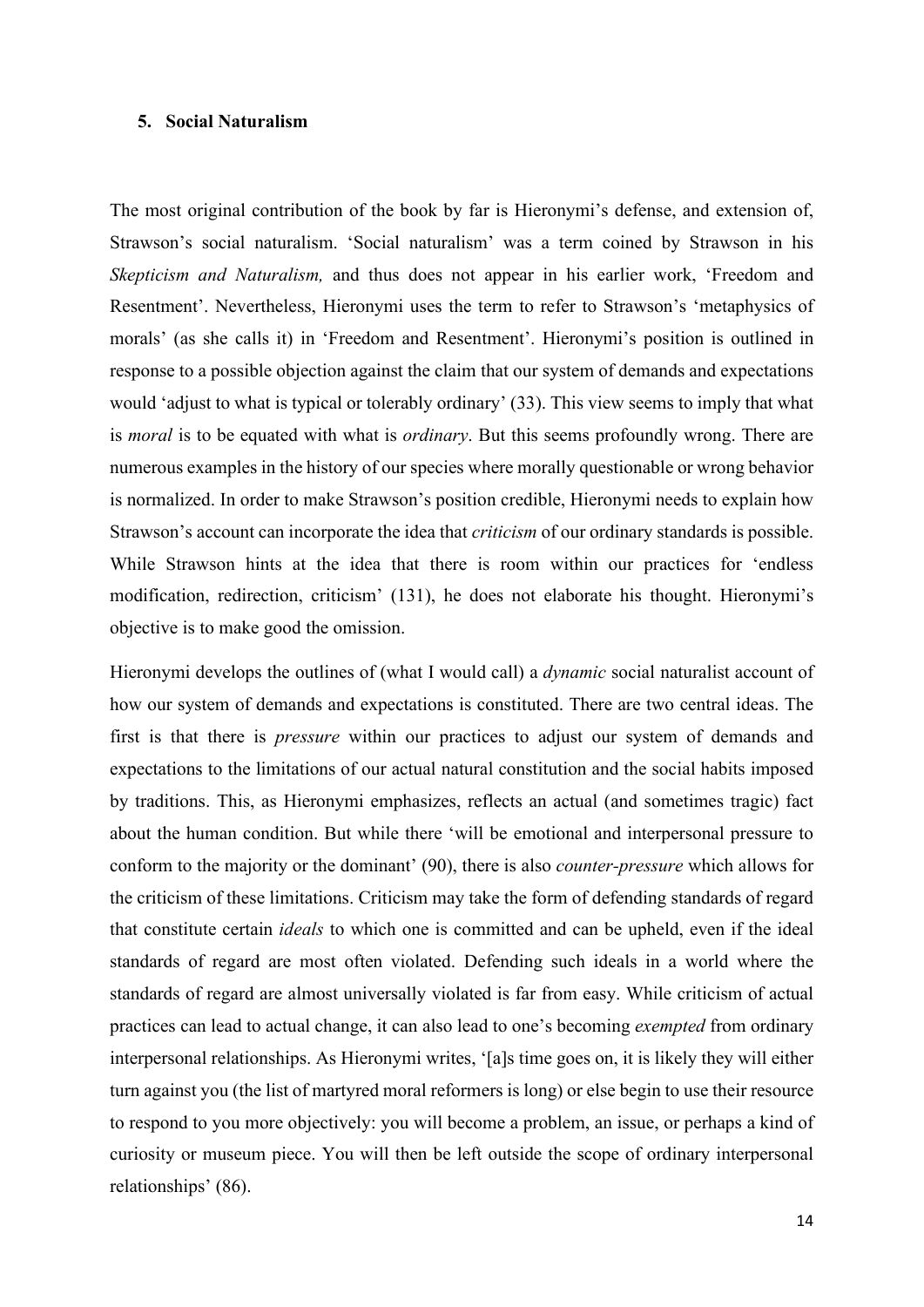Hieronymi's account sketches a kind of 'metanormative' theory of how a system of moral norms emerge, evolve and change. Hieronymi's characterization of the 'pressure and counterpressure' of systems seems to capture a fundamental tension at the heart of our moral practices, in which there are both traditional forces that aim at keeping the status quo and more revolutionary forces that aim at transcending it. Rather than seeing this duality as a contradiction, in a proto-Hegelian manner Hieronymi argues that the 'contradiction' is in fact an essential aspect of our community as moral agents. Her views undoubtedly amount to an exciting proposal, deserving a far more detailed elaboration than has been given here.

The best insights in the book emerge when Hieronymi sets aside the question about the (in)compatibility of moral responsibility and determinism in order to characterize and expound Strawson's social naturalist construal of systems of moral demands and expectations. This positive account is interesting in its own right, independently of the incompatibilist/compatibilist debate. Personally, I think that the value of Strawson's account lies not in its potential to 'defeat' the incompatibilist, but rather in its ability to *explain* the nature of the debate between incompatibilism and compatibilism. In fact, I think that Hieronymi's *dynamic* picture of how our moral demands and expectations emerge and evolve contains the basic ingredients for characterizing the substance of the debate between compatibilism and incompatibilism as the dynamic tension at the heart of our moral practices itself. Our moral practices themselves contain both the drive towards the status quo of our *actual*  standards as well as a longing to *transcend* and *change* these standards. On such an account, the incompatibilist's position is rooted in our actual moral practices, in the sense that the demand for transcending our actual criteria for moral responsibility is part of this very practice, just as the actual criteria themselves are part of this very practice (which the compatibilist will emphasize time and again). In light of the perennially ongoing debate between compatibilism and incompatibilism, the free will problem does not seem to require solving, but rather *explaining* how the tension at the heart of the problem itself is rooted in our practices.

## **6. Conclusion**

On the whole, Hieronymi's *Freedom, Resentment, and the Metaphysics of Morals* is a very insightful book. Not only does it yield a plausible interpretation of Strawson's influential 'Freedom and Resentment', but it succeeds in developing Strawson's account at great length in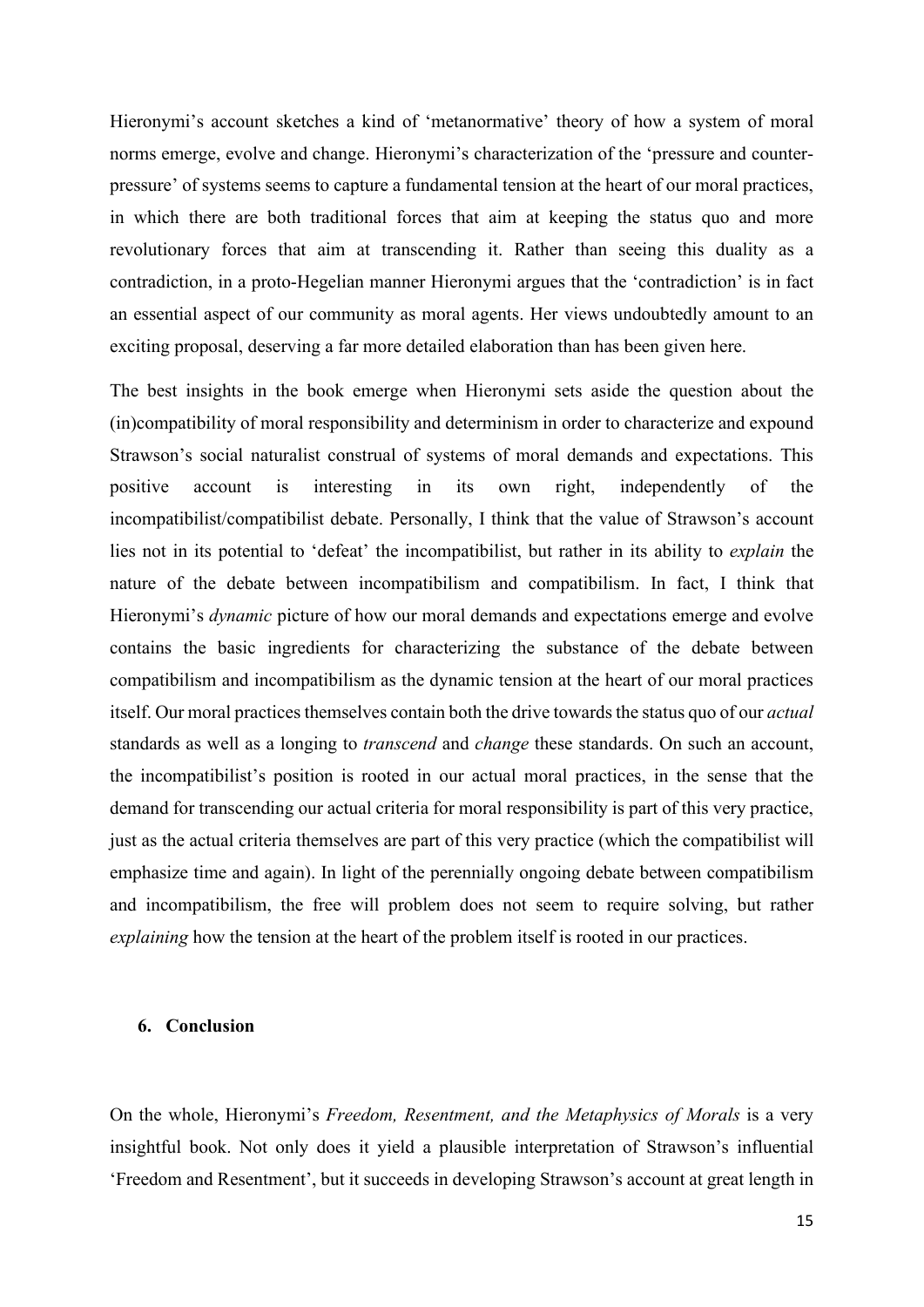original and exciting ways. It is one of the best and most detailed discussions of Strawson's argument ever to have appeared. For these reasons, it constitutes necessary reading for anyone interested in Strawson's philosophy, or in the broader literature on moral responsibility to which it equally contributes. Apart from a number of minor criticisms, I have noted two general objections. The first is that Hieronymi does not sufficiently address the plethora of similar and dissimilar interpretations of Strawson in the extensive literature to date. While Hieronymi's account is sufficiently lucid and original to avoid becoming enmeshed in an excessively intricate analysis, a little more attention might have been welcome in these areas. The second remark is that the social naturalist picture developed in the course of the book deserves ampler treatment. For all that Hieronymi's account is fascinating, it nevertheless cries out for refinements and nuances. If the general objections should come to no more than the desire to hear more from the author on these topics, then it is safe to say that Hieronymi has succeeded in producing an excellent work of philosophy.[4](#page-15-0)

## **References**

- Beglin, David. 2018. Responsibility, Libertarians, and the "Fact as We Know Them": A Concern-Based Construal of Strawson's Reversal. *Ethics* 128 (3): 612-625.
- Coates, D. Justin. 2017. Strawson's modest transcendental argument. *British Journal for the History of Philosophy* 25 (4): 799-822.
- De Mesel, Benjamin. 2018. Are our moral responsibility practices justified? Wittgenstein, Strawson and justification in 'Freedom and Resentment'. *British Journal for the History of Philosophy* 26 (3): 603-614.
- De Mesel, Benjamin. 2021. Early View. Being and Holding responsible. Reconciling the Disputants Through a Meaning-Based Strawsonian Account. *Philosophical Studies*.
- De Mesel, B. & Heyndels, S. 2019. The Facts and Practices of Moral Responsibility. *Pacific Philosophical Quarterly* 100 (3): 790-811.

<span id="page-15-0"></span><sup>4</sup> This research was funded by the Irish Research Council. I would like to thank Benjamin De Mesel and Jim O'Shea for helpful feedback.